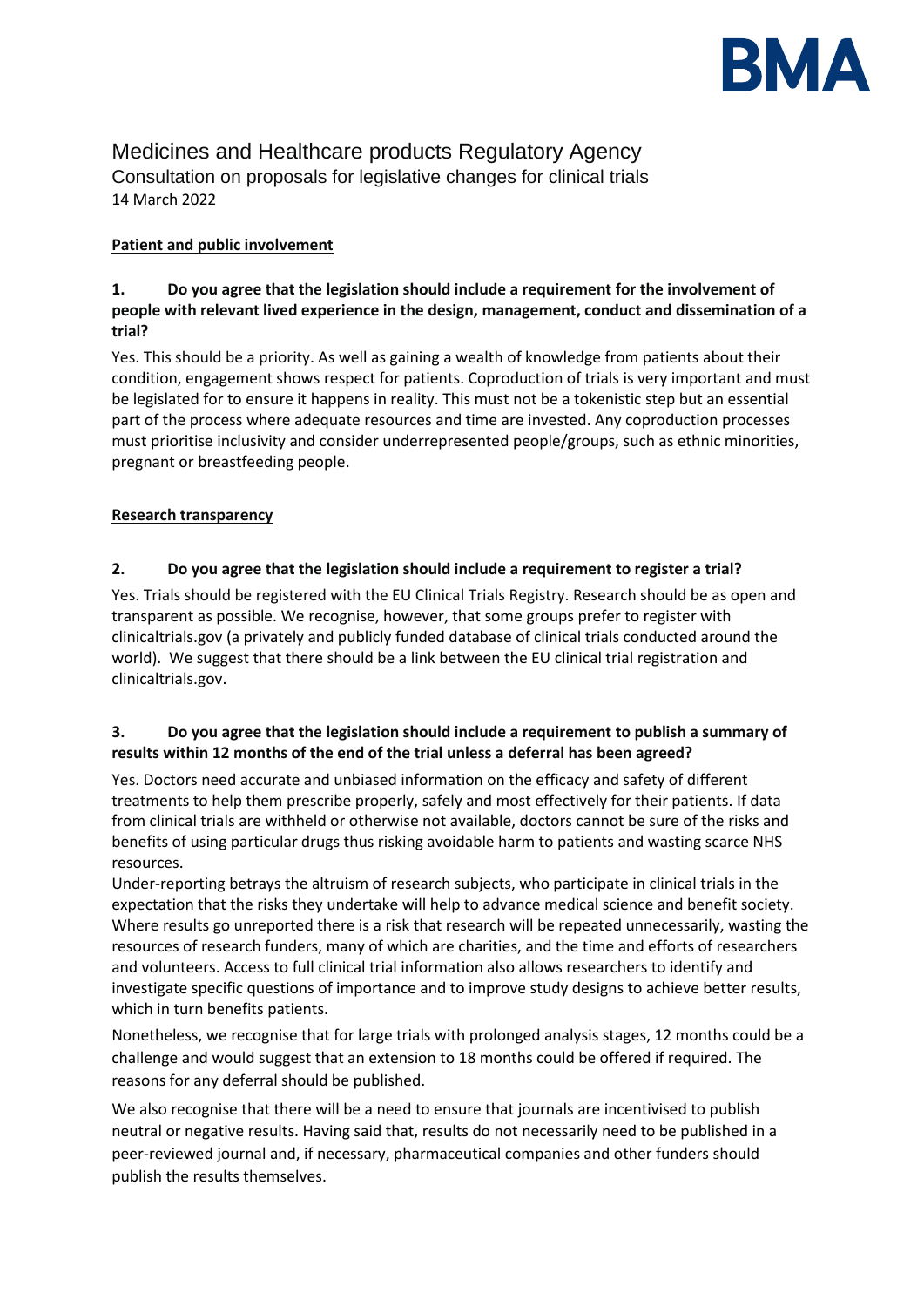

## **4. Do you agree that the legislation should include a requirement to share trial findings with participants? (or explain why this is not appropriate)**

Yes. Medical and other health care research is essential for the development of the knowledge base and the treatment options needed to provide optimal care for all patients. The UK has a strong track record in conducting medical and health care research and we want it to continue to stay that way, but this means that we need patients and the public to be confident of the benefits of participating in clinical research, including being open about the results from trials with those that volunteer to participate in them. If some data continue to be withheld it may become more difficult to recruit the volunteers we need for such essential research in the future.

The same applies to any carers and guardians of trial participants as appropriate. There should also be a requirement that trial findings are presented in a way that participants can understand and that the sharing of findings is done in a timely manner.

#### **Clinical trial approval processes**

## **5. Do you support a combined MHRA and ethics review, with an initial decision given on the application (i.e. approval or a request for further information) within a maximum timeline of 30 days from validation?**

To maintain public confidence in the ethics review process, we believe that this should be kept separate from the MHRA review. Public confidence in the process is more important than speed. It is vital that this is robust and of the highest ethical and regulatory standard.

We do however recognise that timing is important as study start up time is an important factor in determining whether studies come to the UK. Additionally, the COVID-19 pandemic has highlighted the benefit of fast paced research and rapid outcomes and improvements. Hence, we agree that it would be a positive development if we were able to get both MHRA and ethics review completed within the specified timeframe. It might however be better to express the deadline in terms of working days to account for times of the year when there are a number of public holidays.

## **6. Do you support a sponsor-driven timeline to respond to any requests for further information (nominally 60 days but with flexible extension)?**

Yes

## **7. Do you support a combined MHRA and ethics final decision on a trial of a maximum of 10 days, following receipt of any Requests for Further Information (RFI) responses? The overall time for a final decision would be sponsor driven, depending on their need to take an extended time to respond to an RFI.**

Yes. This is a reasonable timeline based on the assumption that sponsors would provide the further information requested in a format or manner that facilitates speedy decision-making.

## **8. Do you support the ability for the regulators to extend the timeframe for medicinal products or trials where the risks involved may be greater so that independent expert advice can be sought?**

Yes. Although, there must be clear guidance for when and how regulators make such decisions.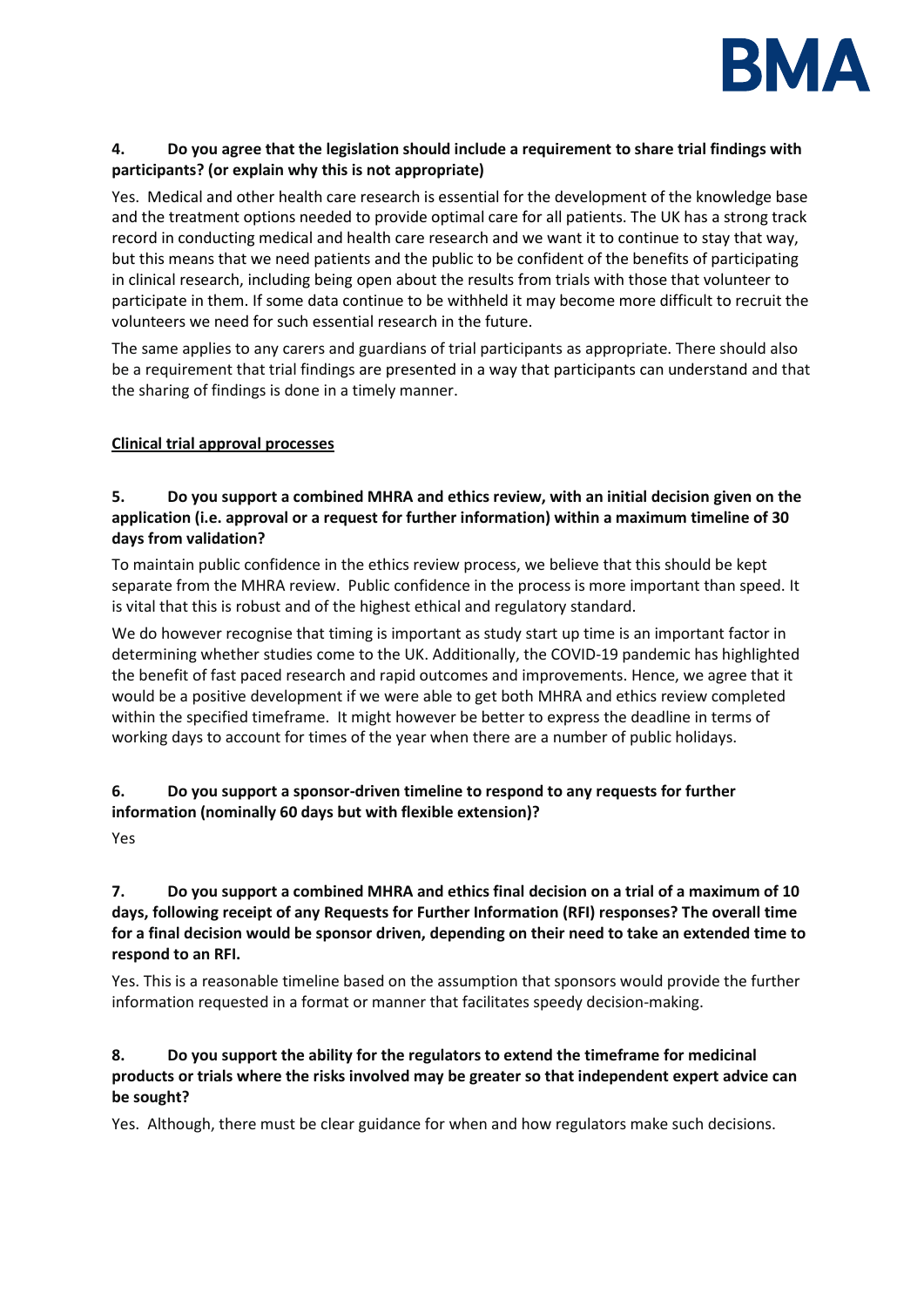

#### **9. Do you consider it appropriate that a clinical trial approval should lapse after a specified time limit if no participants have been recruited?**

Yes. However, we would be open to a lengthy time limit as changing economic circumstances may affect the viability of certain proposed trials and it may be sensible for companies or sponsors to delay undertaking them. Events such as the COVID-19 pandemic for example could and have delayed the undertaking of clinical trials by at least two years. We would also be open to allowing for exemptions if a good rationale was provided.

## **10. Do you agree that the detail currently outlined in schedule 3 would be better in the form of guidance rather than legislation?**

Yes. This would allow for a more agile and flexible process.

## **11. Do you consider that a trial sponsor having sight of Requests for Further Information (RFI) when they are ready, rather than issued when the final part of the assessment is complete would be advantageous?**

Yes. However, there should be consideration for how this would impact the proposed timetable.

## **12. Do you consider that the ability to receive an RFI during the review of a substantial amendment would be beneficial?**

Yes.

## **13. Do you agree that we introduce the concept of a notification scheme into legislation?**

Yes. Although this would depend on the specific details of the notification scheme in the final proposals.

## **14. Do you consider that the proposed provisions for clinical trial approvals strike the right balance of streamlined, proportionate approval with robust regulatory and ethical oversight?**

Yes, with the amendments we are proposing in this response. There should also be consideration given to the proposals with regard to their compatibility with EU legislation to ease collaborative working between the UK and the EU.

## **Research ethics review**

## **15. Do you have any views about the membership or constitution of Research Ethics Committees?**

The membership must be diverse and be both representative of the patient group affected (or their carers as appropriate and is practical) and include relevant specialists in the specific field of study.

## **16. Should we introduce legislative requirements to support diversity in clinical trial populations?**

Yes. This is important to enrich the study population and generate more meaningful data for the wider population. It is important to note that disease type may affect specific groups of people and diversity groupings may influence trial outcomes. There may be occasions where there is a clinical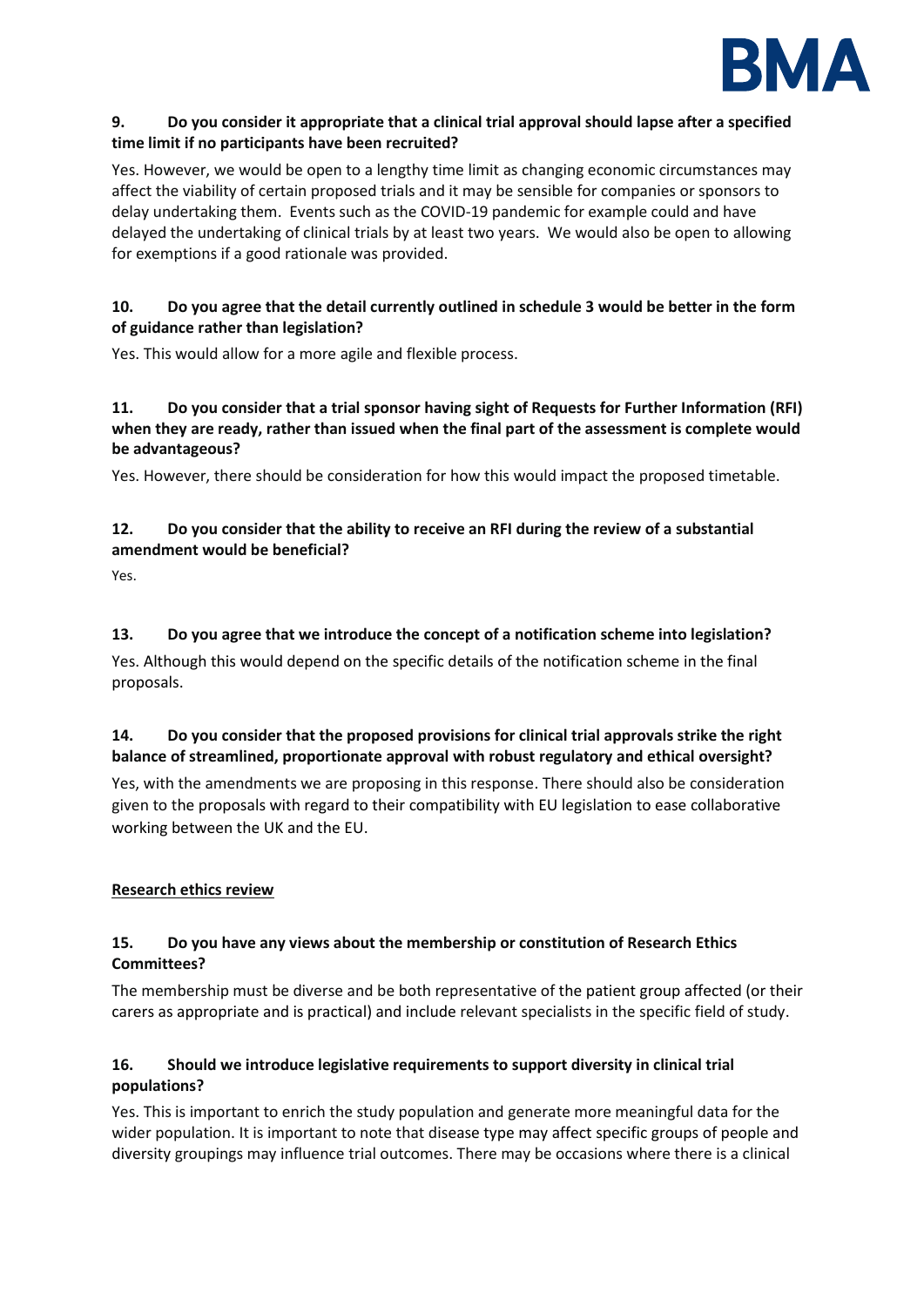

reason for focusing the research on a particular group (e.g. sickle cell anaemia). Diversity groupings should be fully documented.

We would also suggest the added complexity and costs of this best practice should be recognised. For example, more time might need to be provided to recruit sufficient participants from so called 'hard to reach' groups, and investment would need to be made in translation services.

#### **Informed consent in cluster trials**

## **17. Do you agree that legislation should enable flexibility on consent provisions where the trial is considered to have lower risk?**

We agree that in principle, a proportionate or flexible approach to obtaining informed consent may be appropriate for low-risk trials and has the potential benefits, however we would need to see the details of the proposed legislative changes, which are not clear in the consultation document, before providing a definitive answer. Overall, any changes under consideration must safeguard the informed consent of the participant and ongoing public trust in medical research.

#### **18. Do you agree that it would be appropriate for cluster trials comparing existing treatments to use a simplified means of seeking agreement from participants?**

We appreciate the logic of simplifying agreement for trials in treatments that have already been approved. However, consideration would need to be made for how similar to the original approval new usage is going to be. Additionally, the extent and by what means it will be simplified must be clarified.

Central to any approach must be safeguarding the interests of the patient or participant and his or her informed consent to participation. It is imperative that the desire to simplify or streamline the informed consent process does not take, or is not perceived to take, precedence over this important consideration. Simplifying procedures must not equate to undermining or weakening the ethical importance of the consent process. Although simplicity, efficiency and proportionality are important considerations, these should not come at the expense of the standard of care owed to patients or research participants and the rights of patients to participate in trials of their own free will.

Proceeding with research without the level of consent expected by patients risks endangering trust in NHS research and the health service in general, which would far outweigh the benefits that could result from the research going ahead. The balance of proportionality regarding the level of information that needs to be provided and the format in which it is given needs to be carefully considered to ensure that it meets the needs and expectations of patients so that doctors who obtain patients' consent can be assured, in line with General Medical Council (GMC) guidance, that patients have given their informed consent to participate in a trial.

Particular caution is needed if trial recruitment will involve patients who lack the capacity to consent to participation. Where the process of seeking consent does not differ significantly from current best practice, and is sufficient to enable a proxy decision maker to consent on behalf of the research participant, proportionate or streamlined means of seeking consent could be used in trials involving patients who lack the capacity to consent themselves. The introduction of measures to simplify the consent process should not weaken or be perceived to weaken the safeguards for these vulnerable patients.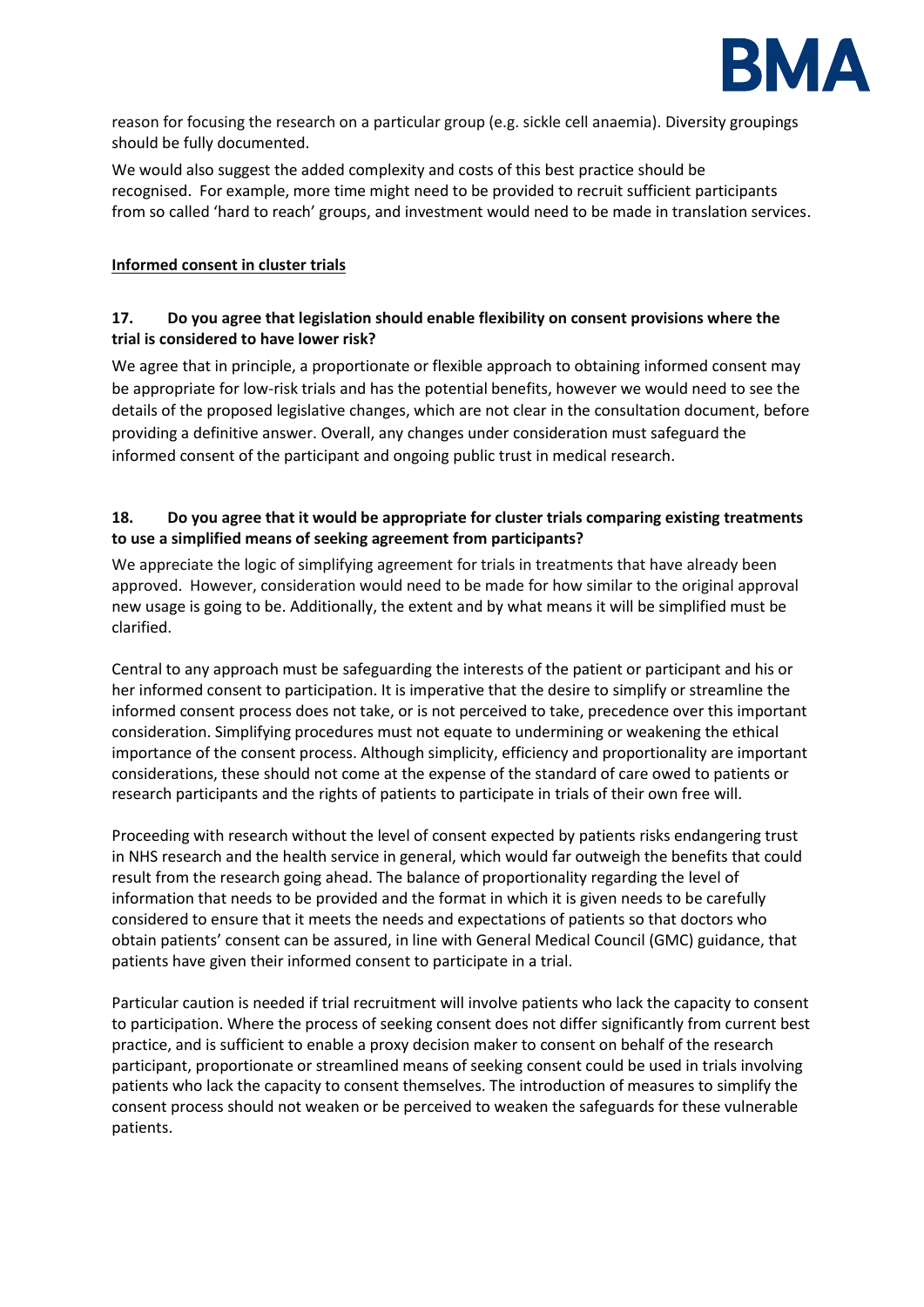

Where data is needed from the medical records of those participating in the trial, the process of seeking consent must include consent for such information sharing.

#### **Safety reporting**

#### **19. Do you agree to remove the requirement for individual SUSARs to be reported to all investigators? They will still be informed via Investigator's Brochure updates.**

No. It is important that Suspected Unexpected Serious Adverse Reaction (SUSARs) are monitored and reported. However, we recognise that a more flexible way of informing the investigators with better justification could be developed.

## **20. Do you agree with removing the requirement to report SUSARs and annual safety reports to RECs? Noting that MHRA will still receive these and liaise with the REC as necessary.**

No. The Research Ethics Committees still need to see these.

## **21. Do you agree that, where justified and approved by the regulatory authority, SUSARs can be reported in an aggregate manner?**

Where the same or similar adverse events occur, reporting them in an aggregate manner may be beneficial for analysis purposes. However, separate incidents should be reported separately. Aggregating unrelated incidents may cause delays in reporting.

## **22. Do you agree with the proposal to remove the requirement to include listings of serious adverse events and serious adverse reactions in annual safety reports and instead include an appropriate discussion of signals/risks associated with the use of the medicinal product as well as proposed mitigation actions?**

No. The proposal lacks transparency and risks undermining the confidence of the public.

# **23. Do you agree with the proposal to extend the written notification for Urgent Safety Measures from no later than 3 days from when the measure was taken, to no later than 7 days?**

No. We do not see adequate rationale or justification in the proposal for extending this deadline.

## **24. Do you agree that the proposed safety reporting requirements will reduce burden on researchers but maintain necessary levels of safety oversight?**

No. We are concerned that, without the amendments we are suggesting in this response or points of clarification, some elements of the proposals fail to prioritise patient safety, public confidence and research transparency. We are also concerned that in an attempt to reduce the burden on researchers the proposals could undermine confidence in the system and therefore risk the UK's strong standing in medical and health service research and the extent to which procedures in the United Kingdom will align with and be recognised by the European Union. The proposals may also inhibit the opportunities for joint working with colleagues in the EU.

## **Good clinical practice**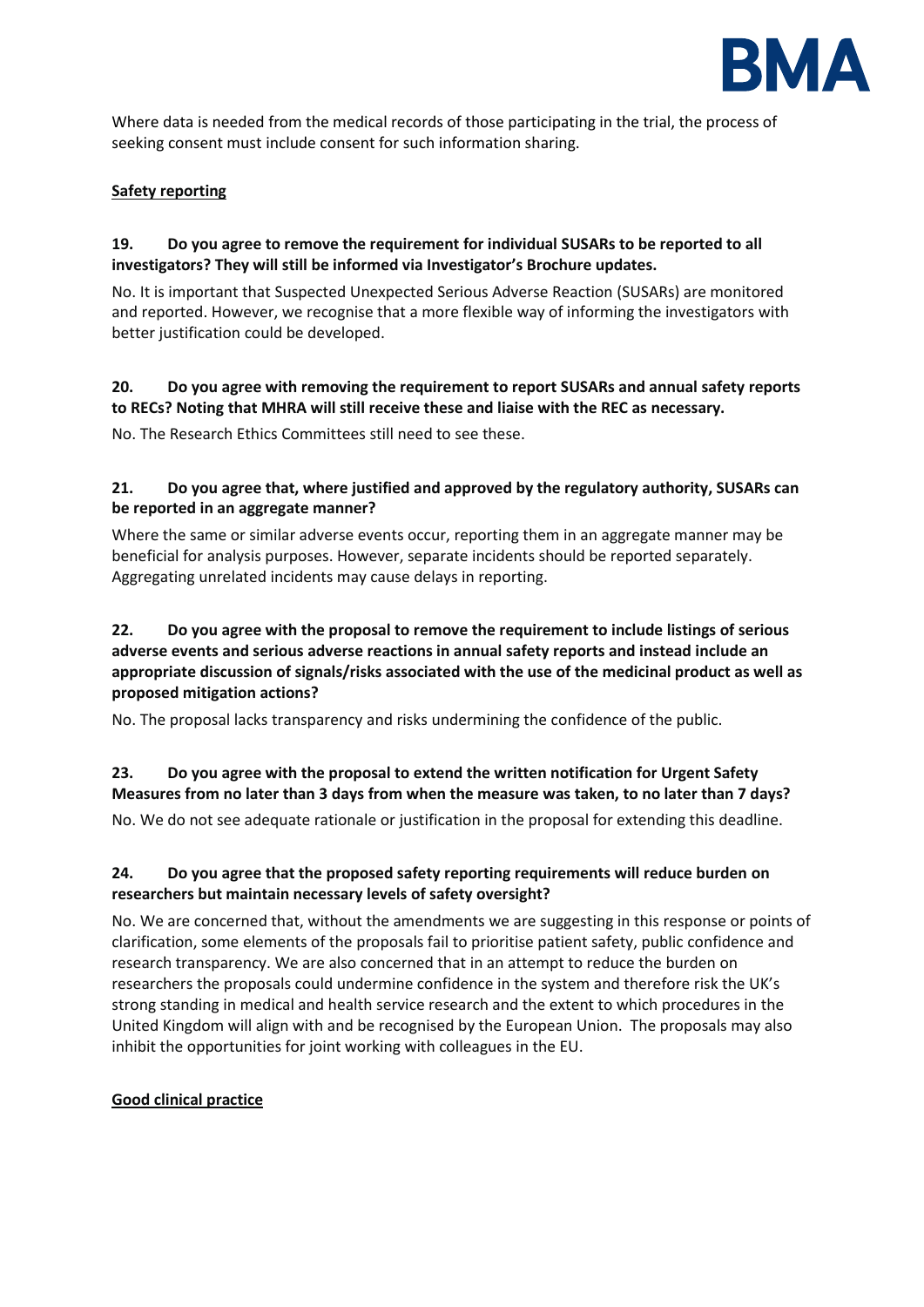

## **25. We are proposing changing the current legislation to incorporate more elements on risk proportionality. Our desire is that this will facilitate a culture of trial conduct that is proportionate and 'fit for purpose' for both researchers and regulators. Do you agree with this approach?**

Greater clarity is needed on how risk is to be determined and by who before coming to a definitive view on this. As mentioned above, we would be concerned by any proposals that undermined patient safety or public confidence in the system.

While the question refers to risk proportionality being 'fit for purpose' for researchers and regulators, it does not reference patients or participants whose interests must be central to any decisions made.

## **26. Do you agree that service providers of electronic systems that may impact on participant safety or reliability of results should also be required to follow the principles of GCP?**

Yes. We believe that machine learning must not be exempt from the principles of Good Clinical Practice. With an increase in use of electronic systems in all aspects of trial conduct, it is especially important that this is explicitly stated.

## **27. Do you agree that the current GCP principles require updating to incorporate risk proportionality?**

As mentioned in question 25, we believe more detail is needed around determining risk and proportionality. We agree that if changes were made, GCP should be updated as appropriate.

# **28. What GCP principles do you consider are important to include or remove and why?**

We must maintain the broad principles of GCP to protect the rights and well-being of trial participants and the reliability of the trial results. There may be an opportunity to improve GCP principles rather than just include or remove some of them.

## **Sanctions and corrective measures**

## **29. Do you agree that regulators should be permitted to take into account information on serious and ongoing non-compliance that would impact participant safety they hold when considering an application for a new study?**

Yes. Patient safety is paramount so the regulator should have access to relevant information where the non-compliance is serious, ongoing, or likely to affect patient safety. The circumstances where this is applicable must be clearly defined.

## **30. Do you agree it would be appropriate to enable regulatory action to be taken against specific part of a trial rather than the trial as a whole?**

Yes.

# **Manufacturing and assembly**

## **31. Do you agree that we should introduce the term 'non-investigational medicinal product' into legislation to provide assurance on the quality and safety of these products?**

Yes. If studies are being conducted on non-investigational products, then the term should be introduced.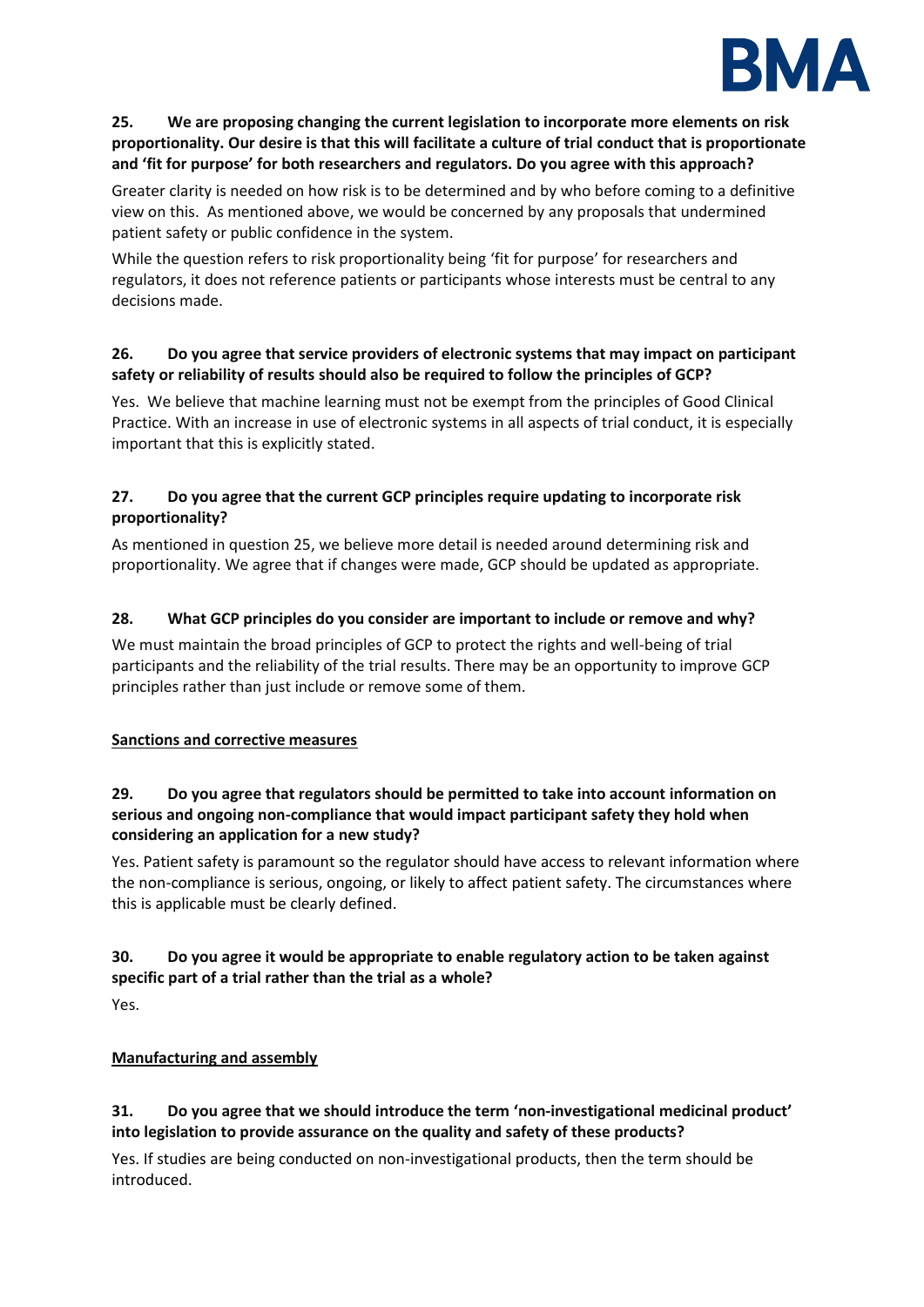

## **32. Do you agree that where a medicine is labelled according to its marketing authorisation (and is used in its approved packaging) that specific clinical trial labelling may not be required?**

Yes. However, this should only apply if the medicine is being used for its licence indications. If the medicine is being trialled for something completely different, then it must be labelled in accordance with the trial protocol. If a placebo is being used it cannot be used with original labelling and the non-placebo arm would need to be similarly labelled.

## **33. Do you agree that it is appropriate for radio pharmaceuticals used in a trial to be able to be exempted from the need to hold a Manufacturers Authorisation for IMPs?**

No. Authorisation must be detailed in full prior to getting trial approval.

## **Definitions and other terminologies**

## **34. Do you have any comments or concerns with the proposed updates to the definitions outlined?**

BLANK

## **35. Which healthcare professionals do you consider should be able to act as an Investigator in a trial?**

Healthcare professionals that have received the appropriate training in Good Clinical Practice and clinical trials and are appropriately regulated.

## **36. Do you consider that the legislation should state that any appropriately trained and qualified member of the investigator's team can seek consent?**

Yes. However, there must be clarity and detail on what constitutes appropriately trained and qualified. The trial protocol must state clearly who, why, and how consent will be obtained.

## **37. Do you consider it appropriate that data collection following MHRA approval for use of an unlicensed medicine can be considered as non-interventional where the collection is according to the 'approved' use?**

We agree in principle as long as there is no compromise in the quality and rigour of the process. The responsibility lies with the trial and the investigators. Marketing authorisation should not alter the trial protocol and this should not change during the trial.

## **Conclusion**

## **38. Do you agree that the proposed changes introduce improvements to streamline processes and to remove unnecessary burdens to trial sponsors?**

Some elements of the proposals have the potential to streamline processes. Patient safety, transparency and robust approaches must remain central to any proposals. However, sponsorship